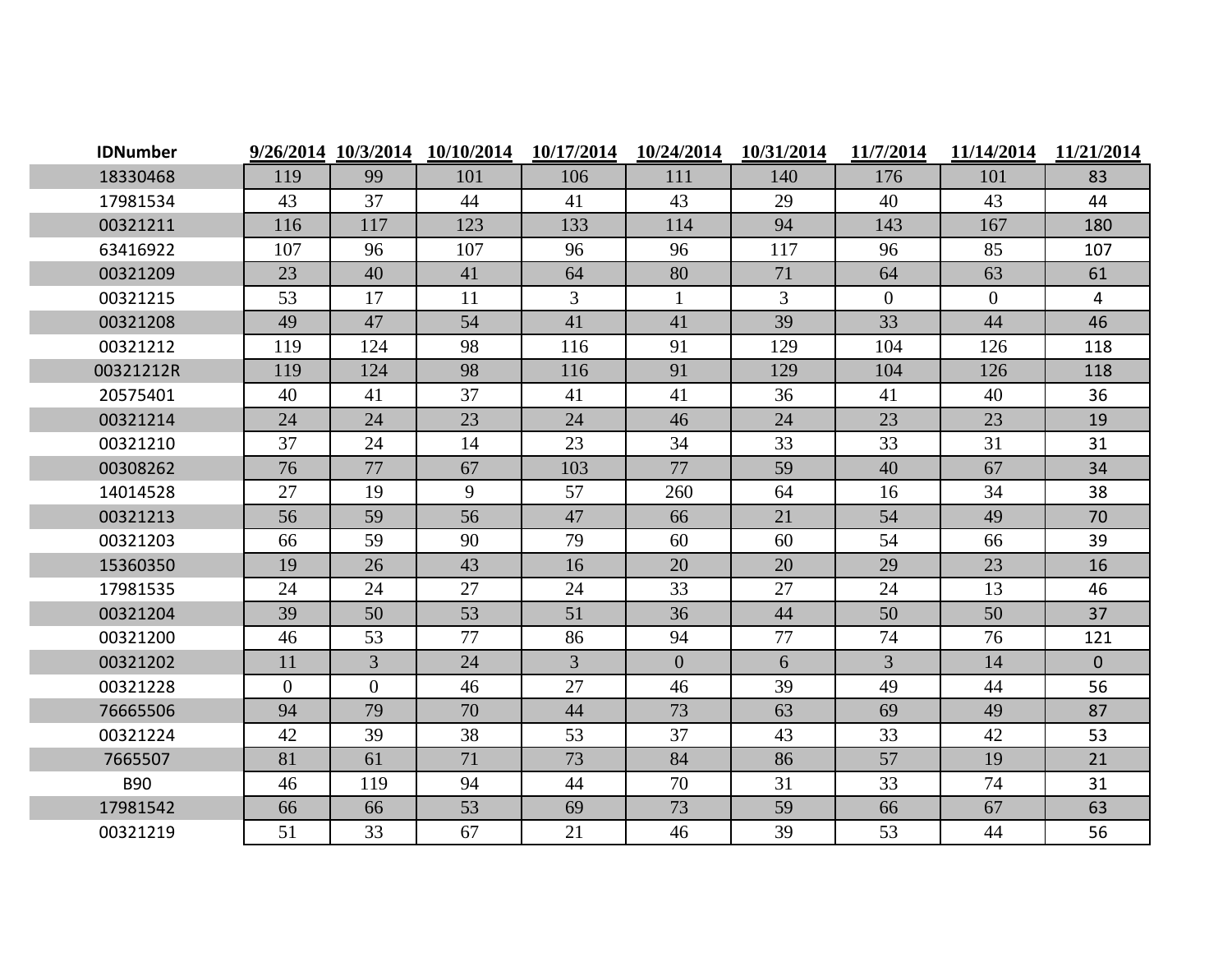| <b>IDNumber</b> |                |                | 9/26/2014 10/3/2014 10/10/2014 | 10/17/2014   | 10/24/2014     | 10/31/2014     | 11/7/2014       | 11/14/2014     | 11/21/2014     |
|-----------------|----------------|----------------|--------------------------------|--------------|----------------|----------------|-----------------|----------------|----------------|
| 00321217        | 34             | 43             | 37                             | 44           | 24             | 40             | 24              | 41             | 23             |
| 00321207        | 144            | 161            | 300                            | 117          | 320            | 150            | 269             | 81             | 107            |
| 00321206        | 30             | 41             | 40                             | 36           | 46             | 40             | 46              | 33             | 54             |
| 00321205        | 69             | 103            | 74                             | 77           | 84             | 80             | 83              | 70             | 79             |
| 15819940        | 87             | 114            | 97                             | 117          | 86             | 93             | 121             | 97             | 131            |
| 00321218        | 41             | 29             | 29                             | 39           | 30             | 40             | 34              | 27             | 34             |
| 15819941        | 66             | 66             | 66                             | 59           | 56             | 70             | 60              | 69             | 99             |
| 14449781        | 60             | 57             | 54                             | 46           | 66             | 66             | 44              | 70             | 58             |
| 14449781R       | 60             | 57             | 54                             | 46           | 66             | 66             | 44              | 70             | 58             |
| 15819942        | 166            | 157            | 144                            | 113          | 163            | 190            | 163             | 181            | 144            |
| 321216          | 59             | 69             | 73                             | 73           | 67             | 79             | 111             | 61             | 84             |
| 17981541        | 39             | 56             | 63                             | 40           | 66             | 54             | 39              | 61             | 49             |
| 14449733        | 67             | 87             | 97                             | 110          | 87             | 67             | 91              | 100            | 77             |
| 58553719        | 277            | 67             | 129                            | 86           | 49             | 84             | 70              | 61             | 71             |
| 00321201        | 103            | 66             | 103                            | 89           | 74             | 84             | 77              | 76             | 99             |
| <b>B50</b>      | 101            | 59             | 79                             | 79           | 77             | 67             | 63              | 59             | 60             |
| 21005458        | 83             | 53             | 64                             | 110          | 89             | 60             | 93              | 91             | 70             |
| 21005455        | None           | None           | None                           | None         | None           | None           | None            | None           | None           |
| 21005454        | $\overline{3}$ | 6              | $\mathbf{1}$                   | $\mathbf{1}$ | 9              | $\mathbf{1}$   | $7\overline{ }$ | $\overline{4}$ | $\overline{4}$ |
| 00321223        | 100            | 91             | 124                            | 99           | 130            | 127            | 154             | 133            | 109            |
| M80             | 80             | 56             | 100                            | 79           | 79             | 67             | 67              | 67             | 94             |
|                 |                |                |                                |              |                |                |                 |                |                |
| 18330467        | 24             | 27             | 27                             | 19           | 30             | 24             | 19              | 27             | 29             |
| M <sub>00</sub> | 70             | 56             | 91                             | 100          | 109            | 126            | 79              | 93             | 81             |
| M01             | 19             | 79             | 37                             | 21           | $\overline{4}$ | $\overline{0}$ | $\mathbf{1}$    | 10             | 14             |
| <b>B05</b>      | $\overline{4}$ | $\overline{0}$ | 6                              | $\mathbf{1}$ | $\mathbf{1}$   | $\overline{3}$ | $\overline{4}$  | $\mathbf{1}$   | $\mathbf{0}$   |
| <b>B05R</b>     | $\overline{4}$ | $\overline{0}$ | 6                              | $\mathbf{1}$ | $\mathbf{1}$   | $\overline{3}$ | $\overline{4}$  | $\mathbf{1}$   | $\overline{0}$ |
| M10             | 33             | 44             | 34                             | 50           | 49             | 36             | 49              | 49             | 46             |
| 17981539        | 102            | 96             | 101                            | 110          | 105            | 109            | 139             | 111            | 101            |
| 17981539R       | 102            | 96             | 101                            | 110          | 105            | 109            | 139             | 111            | 101            |
| <b>B25</b>      | 34             | 26             | 40                             | 31           | 36             | $\mathbf{1}$   | 33              | 47             | 34             |